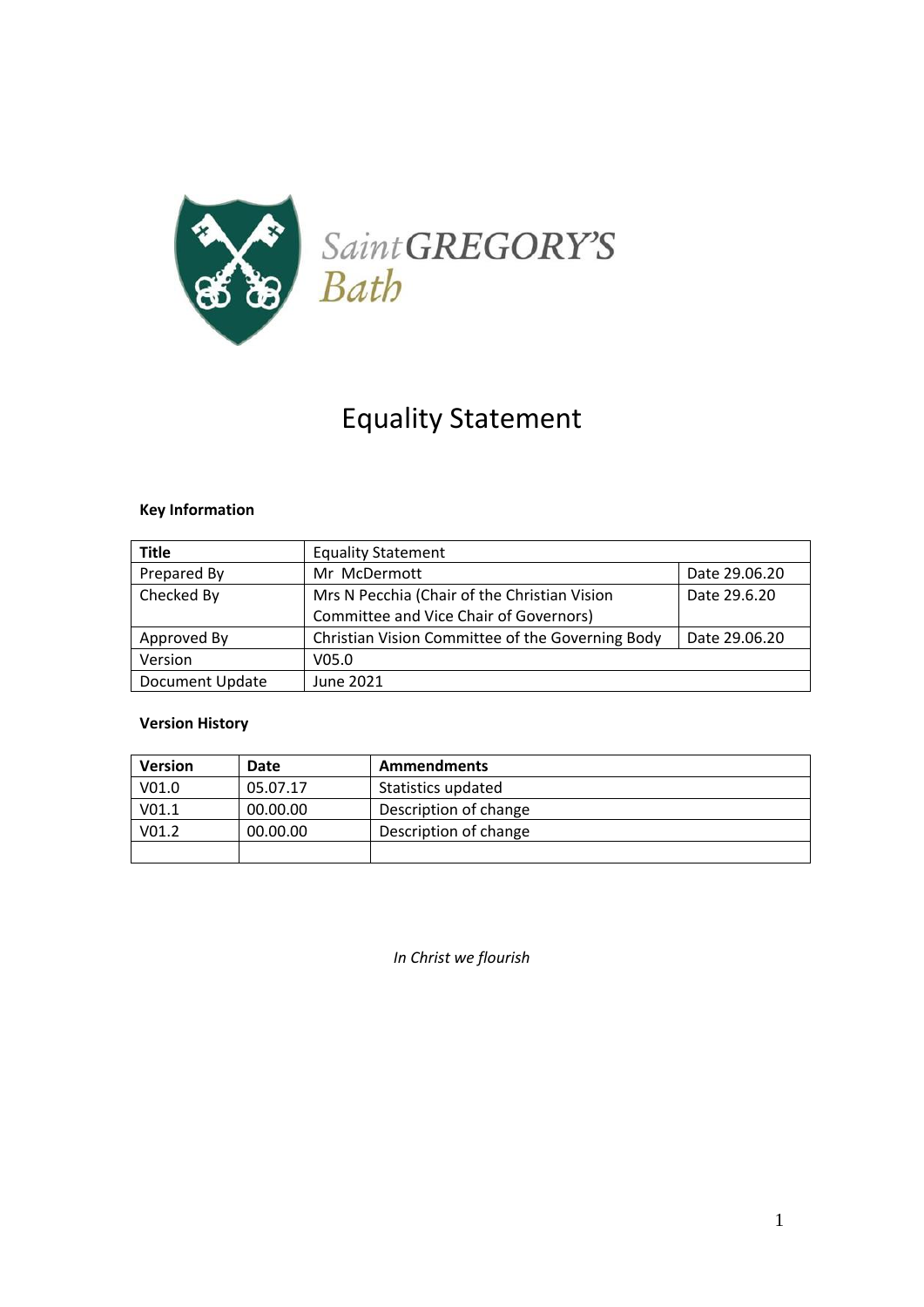### **Students Equalities Charter**

St Greg's is a community committed to equality and the inclusion of all.

We believe that all are equal and should be treated with justice, no matter what their ethnicity, faith, sexuality, gender or health.

We aim to welcome all and treat everyone with dignity; everyone should be free to be who they want to be.

We will demonstrate this respect to all who come into our community and will work together to ensure that all have equal opportunities.

Written by students of St Gregory's June 2016

#### The Law

The Equality Act introduced in 2010 has replaced all existing legislation including the Disability Discrimination Act (Parts 2, 3 and 4) (1995) .

The 2010 Equality Act requires schools to;

- Eliminate discrimination
- Advance equality of opportunity
- Foster good relations

#### **Ethos**

As a Catholic Christian educational community we welcome our duties under the Equality Act (2010) to eliminate discrimination, advance equality of opportunity and foster good relations in relation to age (as appropriate), disability, ethnicity, gender (including issues of transgender, maternity and pregnancy), religion and belief and sexual identity. The entitlement to develop, learn and work in an environment free from discrimination is promoted through the school's Christian ethos, (*eg* The School Creed) at the core of which is the ultimate worth and dignity of every human being before God.

We welcome our duty under the Education and Inspections Act (2006) to promote Community Cohesion. Our mission as a Catholic school is summed up in the words of our motto, In Christ we Flourish. For our young people this means that we want them to grow into well rounded individuals in a learning environment which is explicitly Christian and allows their God-given gifts and abilities to develop. As a Catholic educational community we have a responsibility to promote the Common Good, ('Choosing the Common Good' 2010) by promoting justice and equality opportunity as fundamental Christian principles. The Second Vatican Council reminds us that '…forms of social or cultural discrimination in basic personal rights on the grounds of sex, race, colour, social conditions, language or religion must be curbed and eradicated as incompatible with God's design.' (Gaudium et spes 1965 2:29)

We recognise that these duties reflect international human rights standards as expressed in the UN Convention on the Rights of the Child, the UN Convention on the Rights of People with Disabilities, and the Human Rights Act (1998). With Christ as our strength and inspiration, we aim to provide an education which above all recognises the value and dignity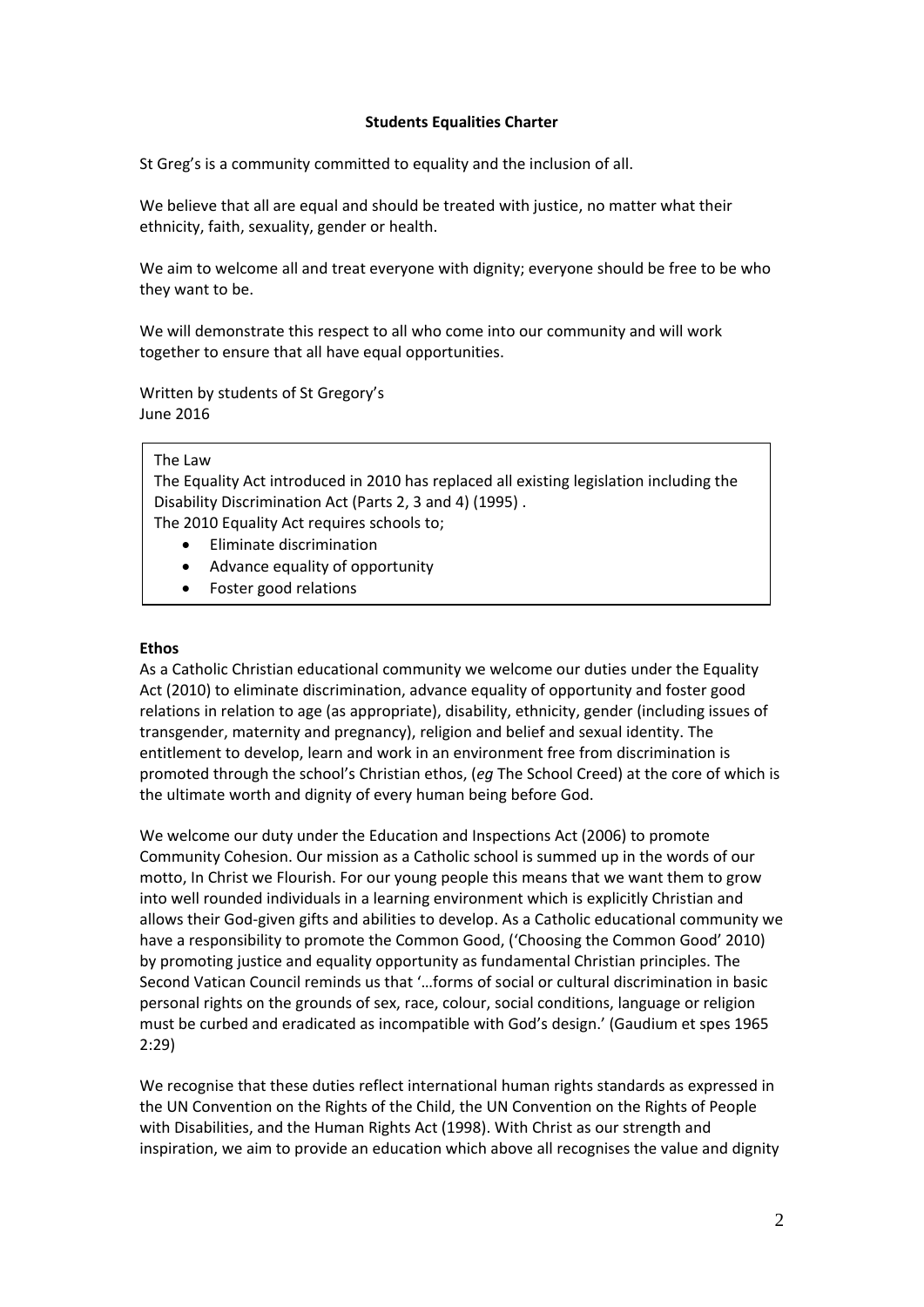of every person and aims to promote their personal development and wellbeing so that they will be ready to take their place in society as principled witnesses.

This policy replaces all previous policies relating to equalities.

- We try to ensure that everyone is treated fairly and with respect.
- We want to make sure that our school is a safe, secure and stimulating place for everyone.
- We recognise that people have different needs and we understand that treating people equally does not always involve treating them all exactly the same.
- We recognise that for some students extra support is needed to help them to achieve and be successful.
- We try to make sure that people from different groups are consulted and involved in our decisions, for example through talking to students and parents/carers, and through our Senate.
- We aim to make sure that no one experiences harassment, less favourable treatment or discrimination because of their age, any disability they may have, their ethnicity, colour or national origin, their gender, their gender identity or reassignment, their marital or civil partnership status, being pregnant or having recently had a baby, their religion or beliefs, their sexual identity and orientation.

We welcome the emphasis in the Ofsted inspection framework on the importance of narrowing gaps in achievement which affect, amongst others:

- students from certain cultural and ethnic backgrounds
- students who belong to low-income households and students known to be eligible for free school meals
- students who are disabled
- students who have special educational needs
- boys in certain subjects, and girls in certain other subjects.

In our most recent OFSTED report (July 2013) inspectors commented about equalities at St Gregory's:

"Students' achievement is outstanding. All groups, including higher ability students, those who speak English as an additional language and those who have special educational needs, make rapid progress in relation to their starting points and abilities.' (OFSTED 2013)

The school is very effective in ensuring equality of opportunity for learning for all groups of students, including those who are disabled or have special educational needs. The students make excellent progress and achieve well as a result of teachers' high expectations for them." (OFSTED 2013)

We are proud that St Gregory's commitment to equality has been recognised by OFSTED inspectors.

The Equality Act 2010 requires us to publish information that demonstrates that we have due regard for the need to:

- Eliminate unlawful discrimination, harassment, victimisation and any other conduct prohibited by the Equality Act 2010
- Advance equality of opportunity between people who share a protected characteristic and people who do not share it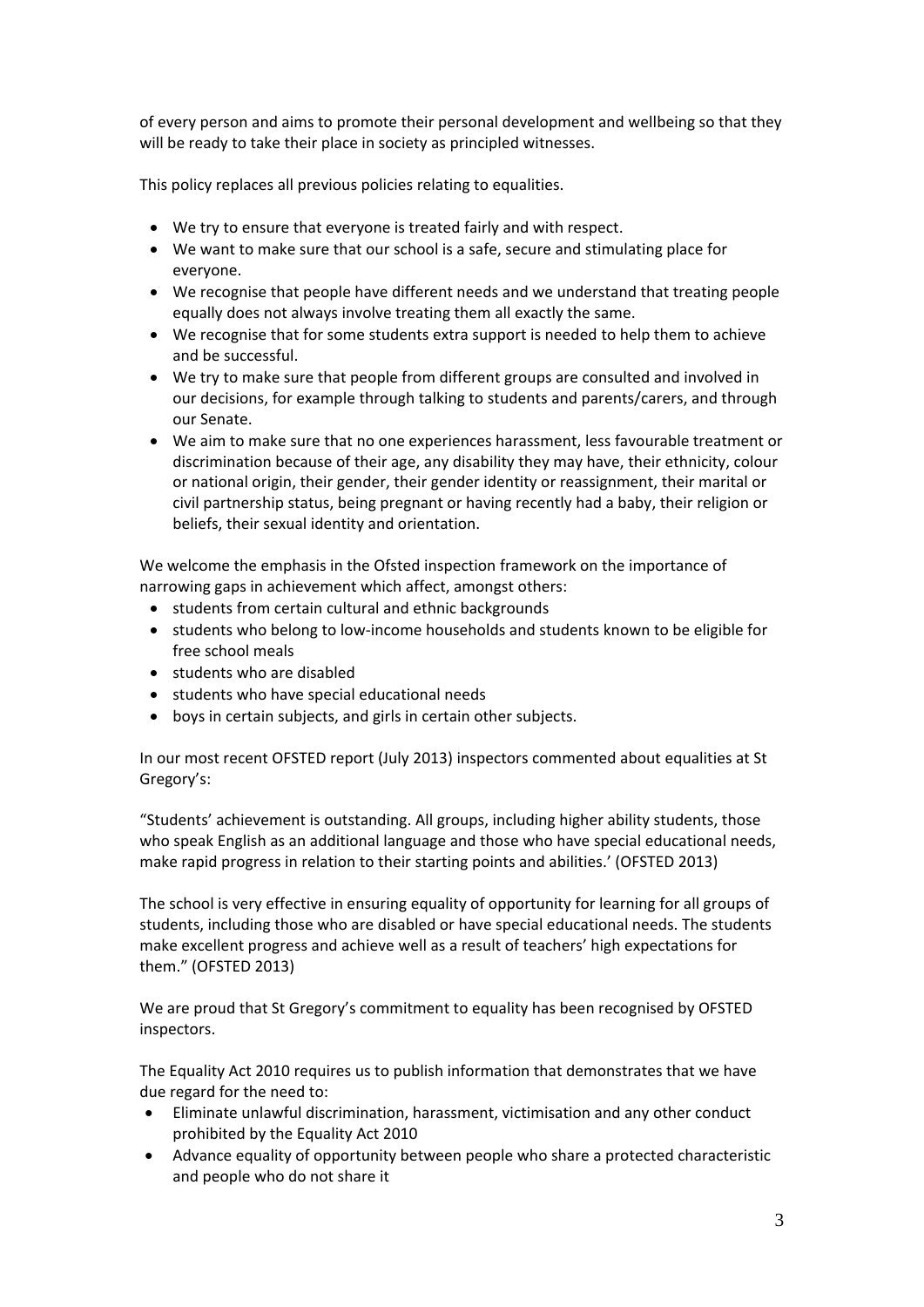Foster good relations between people who share a protected characteristic and people who do not share it.

In the most recent Section 48 inspection (February 2019), inspectors commented that: "The inclusive mission statement underpins the whole life and work of the college community.

The significant provision and high quality of pastoral care shown to all members of the community, both students and staff, is outstanding."

### **Part 1: Information about the pupil population**

Number of pupils on roll at the school: 983

Information on pupils by protected characteristics:

The Equality Act protects people from discrimination on the basis of 'protected characteristics'. Every person has several of the protected characteristics, so the Act protects everyone against unfair treatment.

Disability

The Equality Act defines disability as when a person has a 'physical or mental impairment which has a substantial and long term adverse effect on that person's ability to carry out normal day to day activities.'

St Gregory's students with a disability have their needs met through person centred planning with input from specialist outside agencies.

There are at our school students with a variety of disabilities.

|        |    | SEND Provision   Number   Percentage of student population |
|--------|----|------------------------------------------------------------|
|        | 43 | 4.4%                                                       |
|        |    |                                                            |
| E or S | 74 | 2.4%                                                       |

SEND

Ethnicity

|                            |        | Year 8 | Year 9 | Year  | Year | Year | Year | Whole  |
|----------------------------|--------|--------|--------|-------|------|------|------|--------|
|                            | Year 7 |        |        | 10    | 11   | 12   | 13   | School |
| Any other Asian background | 1.7%   | 4.0%   | 1.9%   | 2.4%  | 2.4% | 1.6% | 1.2% | 2.3%   |
| Any other Black background | 0.0%   | 0.6%   | 0.0%   | 0.6%  | 0.6% | 1.6% | 0.0% | 0.4%   |
| Any other ethnic group     | 1.2%   | 0.0%   | 0.0%   | 0.6%  | 0.6% | 0.0% | 0.0% | 0.4%   |
| Any other mixed background | 0.6%   | 2.8%   | 1.9%   | 4.7%  | 1.2% | 0.0% | 0.0% | 1.9%   |
| Any other White background | 14.0%  | 8.5%   | 7.6%   | 13.0% | 5.4% | 8.3% | 7.4% | 9.5%   |
| Black - African            | 1.7%   | 2.3%   | 0.6%   | 1.8%  | 0.6% | 0.0% | 1.2% | 1.3%   |
| <b>Black Caribbean</b>     | 0.0%   | 0.0%   | 0.0%   | 0.0%  | 0.6% | 0.0% | 0.0% | 0.1%   |
| Chinese                    | 0.0%   | 0.0%   | 0.0%   | 0.0%  | 1.2% | 1.6% | 0.0% | 0.3%   |
| Gypsy/Roma                 | 0.0%   | 0.0%   | 0.6%   | 0.0%  | 0.0% | 0.0% | 0.0% | 0.1%   |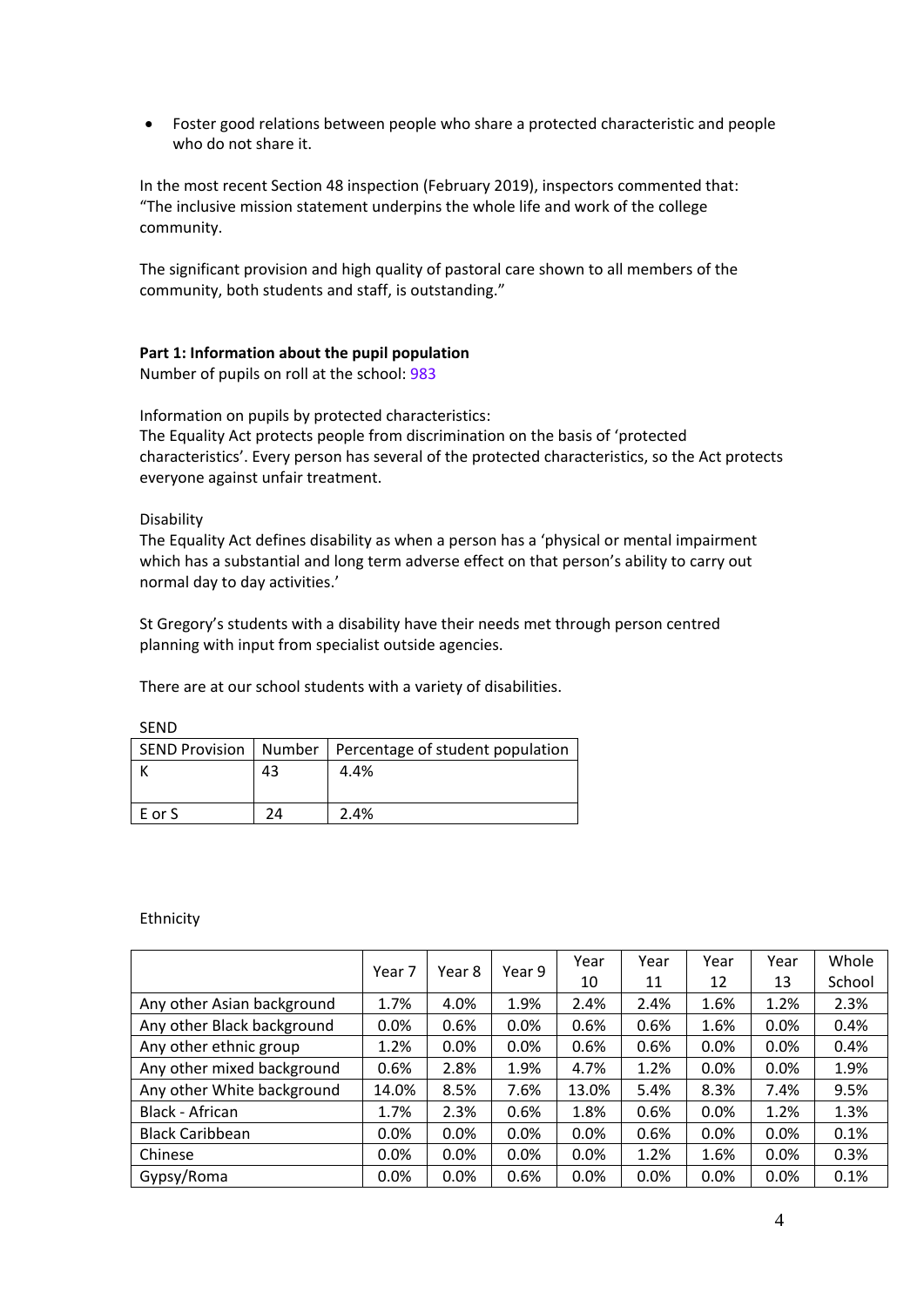| Indian                              | 5.8%    | 4.5%  | 5.7%  | 5.3%  | 3.0%    | 4.9%  | 3.7%  | 4.8%  |
|-------------------------------------|---------|-------|-------|-------|---------|-------|-------|-------|
| <b>Information Not Yet Obtained</b> | 1.2%    | 1.7%  | 3.2%  | 3.0%  | 2.4%    | 0.0%  | 0.0%  | 1.9%  |
| Refused                             | 0.6%    | 2.8%  | 2.5%  | 1.2%  | $0.0\%$ | 0.0%  | 1.2%  | 1.3%  |
| White - British                     | 66.3%   | 66.0% | 72.2% | 62.0% | 76.0%   | 78.7% | 81.5% | 70.1% |
| White - Irish                       | 0.6%    | 3.4%  | 0.6%  | 1.8%  | 1.2%    | 0.0%  | 1.2%  | 1.4%  |
| White and Asian                     | 3.5%    | 1.7%  | 0.6%  | 1.2%  | 1.8%    | 3.3%  | 0.0%  | 1.7%  |
| White and Black African             | 0.6%    | 0.6%  | 0.6%  | 0.0%  | 0.6%    | 0.0%  | 2.5%  | 0.6%  |
| White and Black Caribbean           | 2.3%    | 0.6%  | 1.9%  | 2.4%  | 2.4%    | 0.0%  | 0.0%  | 1.6%  |
| None recorded                       | $0.0\%$ | 0.6%  | 0.0%  | 0.0%  | $0.0\%$ | 0.0%  | 0.0%  | 0.1%  |

Religion and Belief

|                 | Total | Percentage |
|-----------------|-------|------------|
| Anglican        | 1     | 0.1%       |
| <b>Buddhist</b> | 2     | 0.2%       |
| Christian       | 289   | 29.4%      |
| Hindu           | 3     | 0.3%       |
| Muslim          | 4     | 0.4%       |
| No Religion     | 164   | 16.7%      |
| Other Christian | 14    | 1.4%       |
| Other Religion  | 10    | 1.0%       |
| Refused         | 3     | 0.3%       |
| Roman Catholic  | 492   | 50.1%      |
| None recorded   | 1     | 0.1%       |
| Total           | 983   | 100%       |

EAL

| FAI | Total | Percentage |
|-----|-------|------------|
|     |       | 13.3%      |

PP

| Total | Percentage |
|-------|------------|
| 162   | 16.5%      |

### **Part 2: Our main equality challenges**

- 1. To improve the attendance of PP students
- 2. To reduce the gap in achievement between PP and non PP students
- 3. To improve the attendance of students with SEND
- 4. To improve outcomes for students with SEND

The way in which this will be done is outlined in the Equalities Action Plan

## **Part 3: How we have due regard for equality**

The information provided here aims to show that we give careful consideration to equality issues in everything that we do.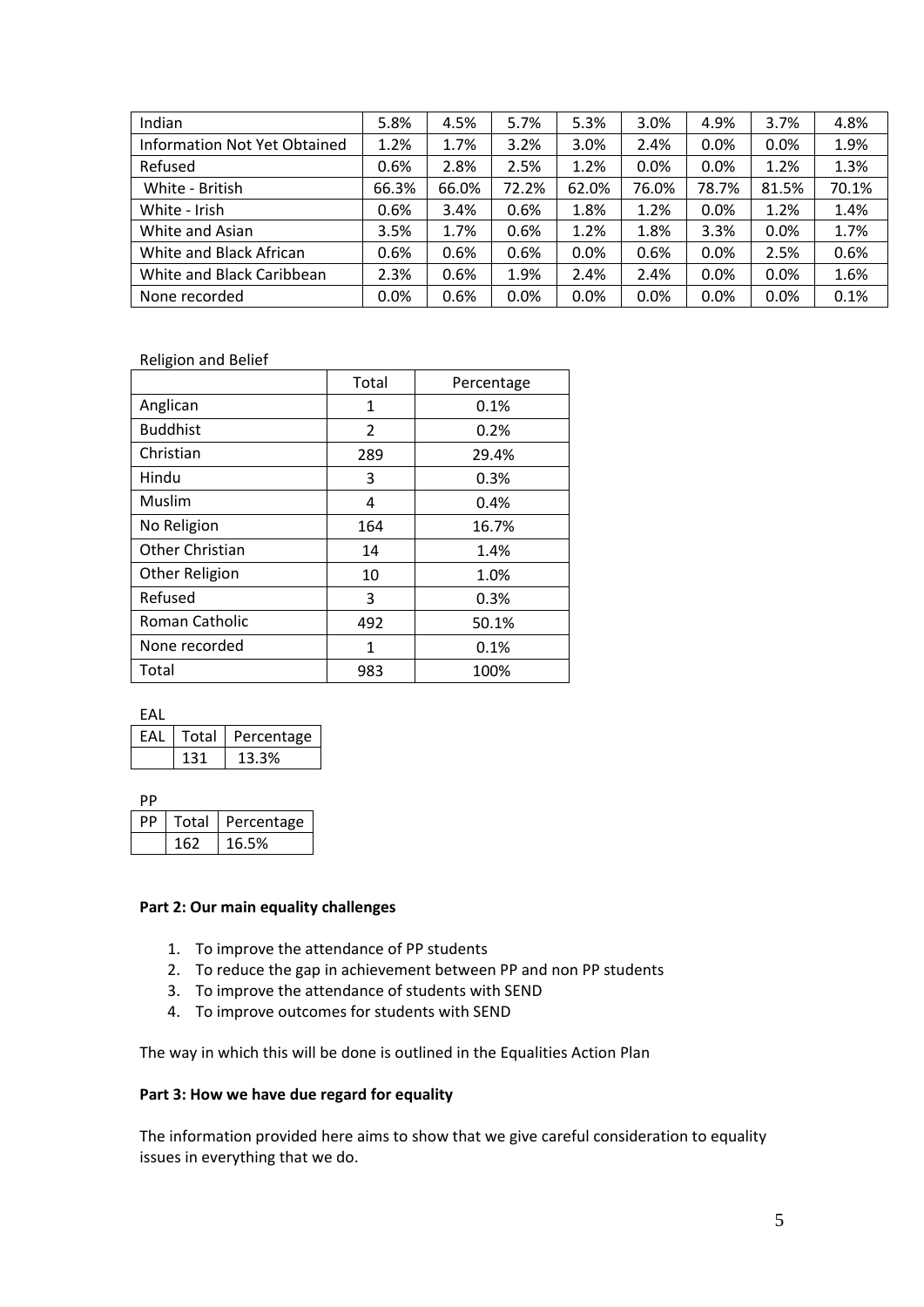Schools and academies are required to have due regard to the need to eliminate discrimination, harassment and victimisation and other conduct that is prohibited by the Equality Act 2010.

The information below is a summary of how we are aware of this particular requirement and how we respond to it.

- We are aware of the requirements of the Equality Act 2010 that it is unlawful to discriminate, treat some people less fairly or put them at a disadvantage.
- We have a school behaviour policy that outlines our expectations of both students and staff in their interactions with each other.
- We have a school anti-bullying policy that identifies our commitment to anti-bullying. It includes procedures for reporting and dealing with incidences of bullying including a school email account.
- We deal promptly and effectively with all incidents and complaints of bullying and harassment that may include cyber-bullying and prejudice-based bullying related to disability or special educational need, ethnicity and race, gender, gender reassignment, pregnancy or maternity, religion and belief and sexual orientation.
- We keep a record of all such incidents and notify those affected of what action we have taken.
- We keep records of all incidences of discriminatory behaviour against all groups.
- We have a special educational needs and disability policy that outlines the provision the school makes for students with special educational needs and disability.
- Our complaints procedure sets out how we deal with any complaints relating to the school.
- We aim to observe and implement the principles of equal opportunities and nondiscrimination in our employment practices.
- We pay due regard within our recruitment practices, to safeguarding and protecting our students.
- We have procedures for addressing staff discipline, conduct and grievances.
- We track the progress of key groups following each progress report.

## How we advance **equality of opportunity:**

- Policies: SEND Policy, Whistle Blowing Policy, Safeguarding and Child Protection Policy.
- Sharing medical data with staff on a need to know basis. e.g. nut allergy for cooking/food tasting/lunches.
- Designated Safeguarding Leads
- Annual anti-bullying assembly during Anti-bullying week.
- Year 7 admissions procedures ensure equal access to all students with statements of SEND.
- We support disabled learners by meeting their individual needs.
- We take steps (reasonable adjustments) to ensure that disabled students are not put at a disadvantage compared to other students.
- We carry out accessibility planning for disabled students that increases the extent to which they can participate in the curriculum, improves the physical environment of the school and increases the availability of accessible information to disabled students.

How we foster good relations and promote community cohesion?:

Display positive images and use resources that depict diversity.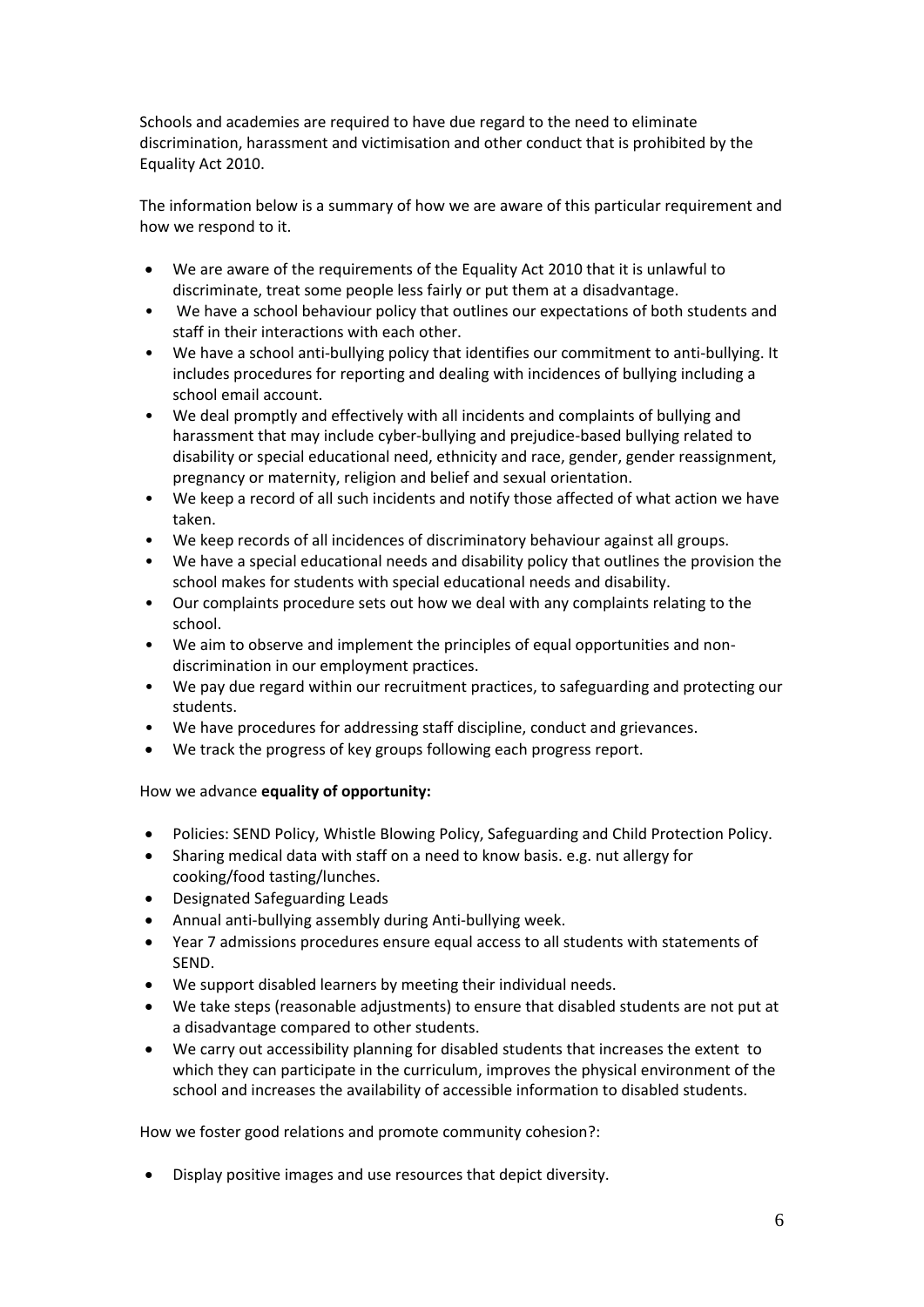- Fully involve parents with student support plans and EHCP review meetings.
- Rewards assemblies.
- We tackle prejudice and any incidents of bullying based on disability.
- We have links with a number of schools abroad and a large number of visiting pupils annually (Chinese, Japanese and European students).
- We take advice from outside agencies on how to support students with EAL.
- We employ a Polish translator to support Polish students.
- Bath Black Families have worked with our students.
- We have invited Gendered Intelligence to lead an assembly and have taken advice from them.
- We work with Ups and Downs to positively promote young people with Downs Syndrome.

What has been the impact of our activities? What do we plan to do next?

- Incidents of racism were rare, however this academic year there has been an increase in the use of racist language. We have targeted resources to support students using racist terms. All incidents involving racism have been addressed swiftly.
- Polish students are well integrated into the school community.
- Black History is celebrated through assemblies.
- Holocaust Memorial Day is remembered in assemblies.
- Students with disabilities have been well integrated into the school community.

We aim to:

• continue to address the use of discriminatory language in school and distinguish it from playground banter.

## **Ethnicity and Race** (including EAL learners)

- We are committed to working for the equality of all ethnic groups.
- The school celebrates the ethnic diversity of the school.
- The school has the highest number of EAL students in the Local Authority.

How we advance equality of opportunity:

- School policies: Managing Allegations Against Staff, Whistle Blowing Policy, Safeguarding and Child Protection Policy, Anti Bullying Policy.
- We have a school wide focus for the Annual Anti-Bullying Week.
- We provide a curriculum that aims to eliminate discrimination.
- We have good links with Bath Black Families.
- We monitor and identify students at risk of not fulfilling their potential and support them.
- A Polish translator is available if necessary for meetings with parents.
- Students are encouraged to take a qualification in their home language.

How we foster good relations and promote community cohesion:

- Display positive images and use resources that depict diversity.
- Visits to school from people who share the protected characteristics.
- We are developing a curriculum that supports all students to understand, respect and value difference and diversity.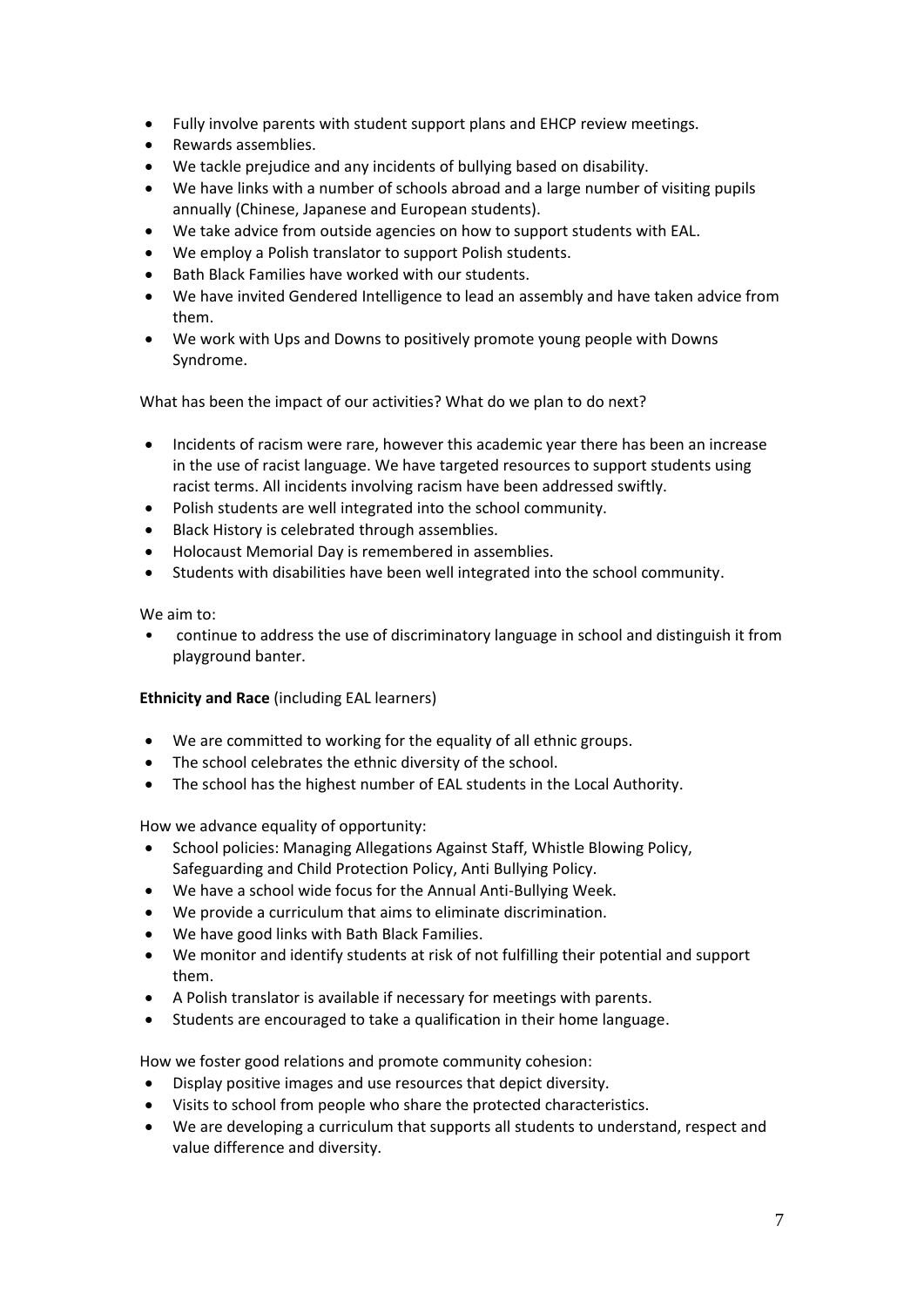- We provide all students with opportunities to learn about the experiences and achievements of different communities and cultures.
- We ensure that the curriculum challenges racism and stereotypes.
- We take part in events such as Black History Month.

What has been the impact of our activities? What do we plan to do next?:

- Attendance of students with EAL is higher than that of students without EAL.
- Students with EAL performed better than their peers nationally, and better than those without EAL.
- Ensure EAL representation on the Equalities Team (Bath Black Families).
- Re-establish cultural celebrations within the school

## **Gender**

We are committed to working for the equality of women and men. Summary information (including performance against national and local benchmarks, data on gaps in attainment, inequalities that need to be addressed and relations between different groups of pupils)

53% of students are female 47% of students are male

- In 2019 on the Progress 8 Measure:
	- o Male -0.22
	- o Female 0.45

How we advance equality of opportunity:

- We monitor the attainment of all our students by gender.
- We set targets to improve the attainment and rates of progress of particular groups of boys and girls.
- We are identifying and addressing barriers to the participation of boys and girls in activities.
- We ensure that gender stereotypes in subject choices and careers advice are avoided and challenged.
- We ensure that young people have access to information about different sector workplaces and occupations to challenge outdated images and ideas about careers and employment.
- We work in partnership with other organisations, including FE and HE institutions, to develop innovative and inventive ways of tackling gender segregation in subject and career choice.
- Both male and female parents and carers are encouraged to be involved in the work of the school and contribute to their children's learning and progress.
- Plan and deliver lessons with a variety of learning styles.

How we foster good relations and promote community cohesion:

- Spiritual, Moral, Social and Cultural (SMSC) development is central to all curriculum planning.
- Careers talks from women promoting a variety of careers.
- We ensure we respond to any sexist bullying or sexual harassment in line with the school policies.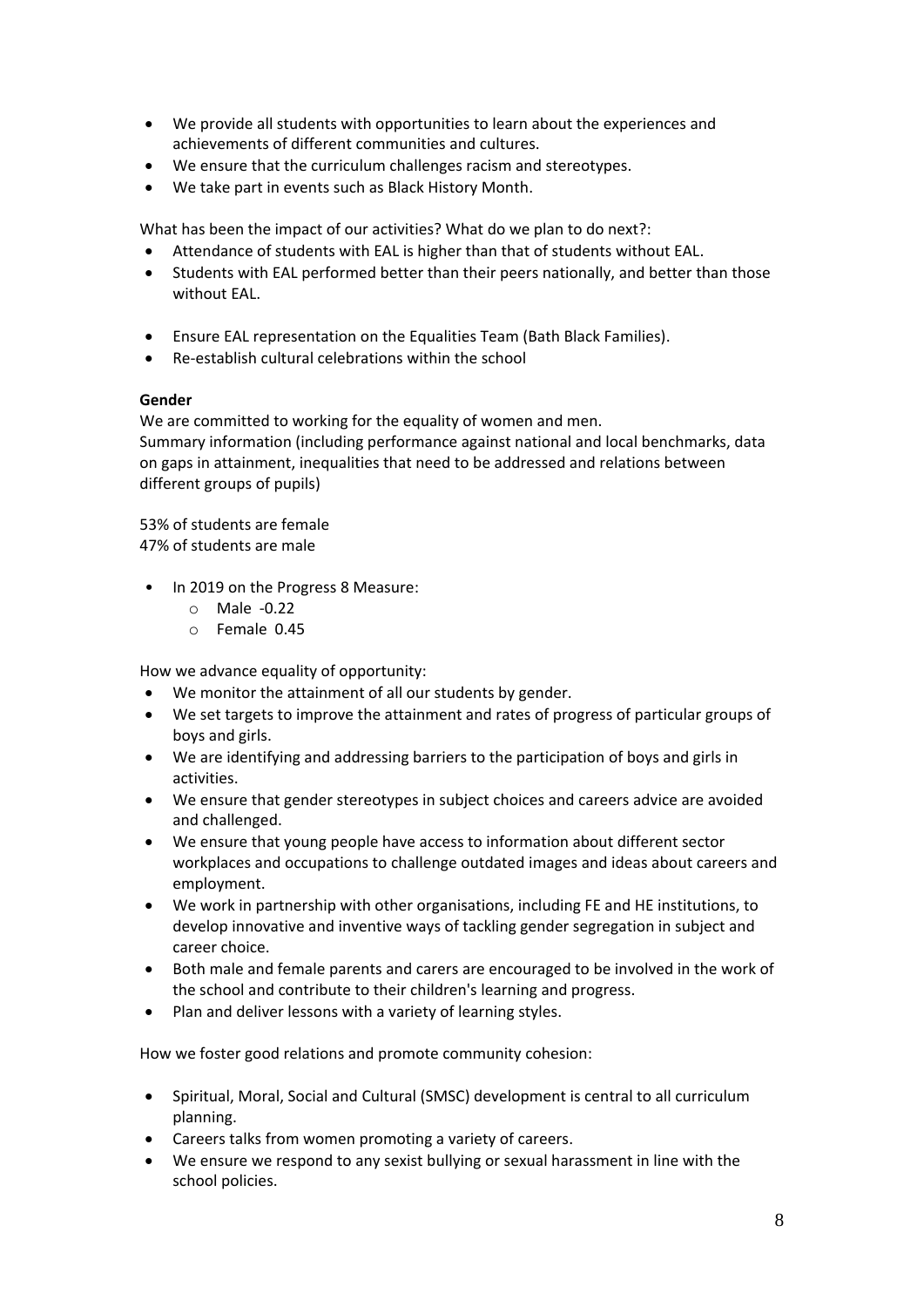- We encourage students to develop an understanding of the experiences of different genders in society and challenge sexism and negative stereotypes.
- We ensure the inclusion of positive, non-stereotypical images of women and men, girls and boys across the curriculum.
- Students have numerous opportunities to develop team and leadership skills.

What has been the impact of our activities? What do we plan to do next?

- To identify and support boys most at risk of underachieving, particularly those who are also in the Pupil Premium Cohort.
- To review the curriculum provision for boys.

### **Pregnancy and maternity**

Summary information (including data on gaps in attainment, inequalities that need to be addressed and relations between different groups of students)

How we advance equality of opportunity:

- The school provides sensitive and appropriate support to any member of St Gregory's who is pregnant or who has recently had a baby, including respecting confidentiality when appropriate.
- Follow Health and Safety guidance for pregnancy.
- We follow best practice with regard to information, advice and guidance.

How we foster good relations and promote community cohesion:

We follow best practice with regard to information, advice and guidance.

What has been the impact of our activities? What do we plan to do next?

 We will continue to support students in being aware of their relationships and safety in making healthy choices.

### **Religion and belief**

The majority of the school population is Roman Catholic.

The RE department are committed to teaching World Faiths as required by the Religious Education Curriculum Directory. The value of teaching World Faiths is that it deepens understanding of Roman Catholic Christianity and promotes Community Cohesion.

How this is done:

- All students study RE.
- All students study the world faiths of Judaism, Islam and Hinduism.
- Annually Holocaust Memorial Day is a focus in assemblies.
- All students in KS4 study Judaism in depth.
- There is a designated space for students to pray which is supervised.

Fostering good relations:

We promote positive images of members of world faith.

### **Sexual orientation**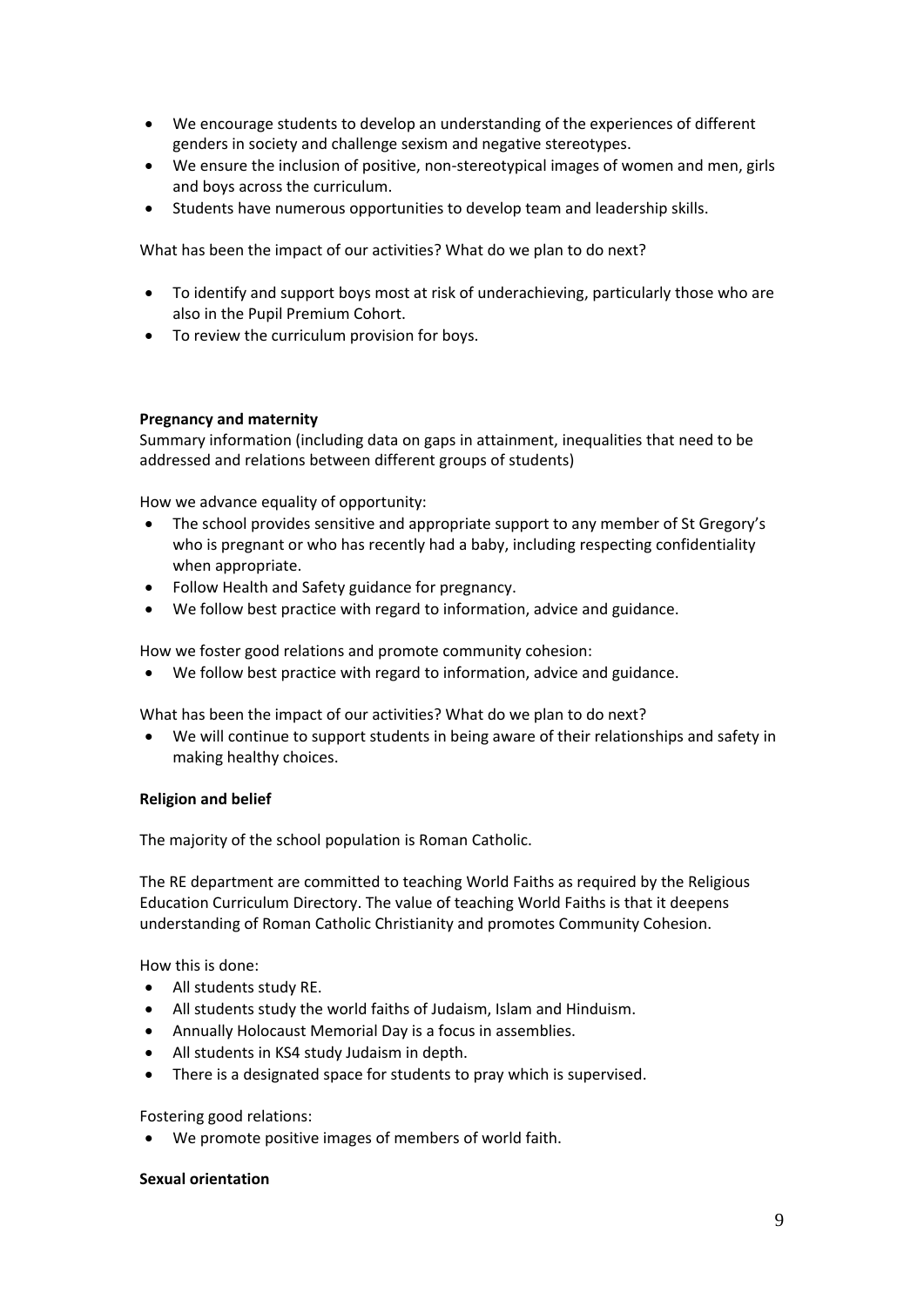We are committed to providing a safe environment for all students. We aim to tackle any discrimination faced by students or staff who are lesbian, gay or bisexual.

How we advance equality of opportunity:

- Anti-bullying Policy.
- We have a school-wide focus for the Annual Anti-Bullying Week.
- Collect data on bullying and report all incidents related to homophobia.
- The GCSE RE specification requires students to be taught about faith attitudes towards homosexuality.
- We have had an Equalities Morning.
- Two Heads of Year have had Stonewall on challenging homophobia.
- Our approach to Relationship and Sex Education is conducted within a moral and values framework which is based on the principles of respect, understanding and empathy towards others of different backgrounds, cultures, sexuality, feelings and views.

How we foster good relations and promote community cohesion:

- We are re-establishing an Equalities Team.
- Students are going to compose an Equalities Charter.

What has been the impact of our activities? What do we plan to do next?

- We will continue to monitor incidents of homophobia.
- We will continue to promote positive role models and develop the role of the Equalities Team.

The assurance of equality of opportunity and freedom from discrimination must permeate all aspects of school life, including in particular:

- Teaching, learning and assessment
- Behaviour and sanctions
- Student rewards
- Advice and guidance
- Personal development and pastoral care
- Extra-curricular opportunities and participation
- Admissions and attendance
- The curriculum and options
- Staff recruitment, promotion and professional development
- Partnerships with parents and communities

In fulfilling the legal obligations cited above we are guided by the following five principles:

- St Gregory's is committed to being a welcoming community in which every member is respected and where the values of tolerance and mutual respect are fostered;
- We are committed to promoting equality of opportunity for all and actively seek to promote harmonious relationships in all areas of school life;
- We seek to remove barriers to access, participation, progression, attainment and achievement;
- We take seriously our wider contribution towards the promotion of community cohesion;
- We understand our responsibility to monitor behaviour and deal with any bullying incidents, be they discriminatory or otherwise.